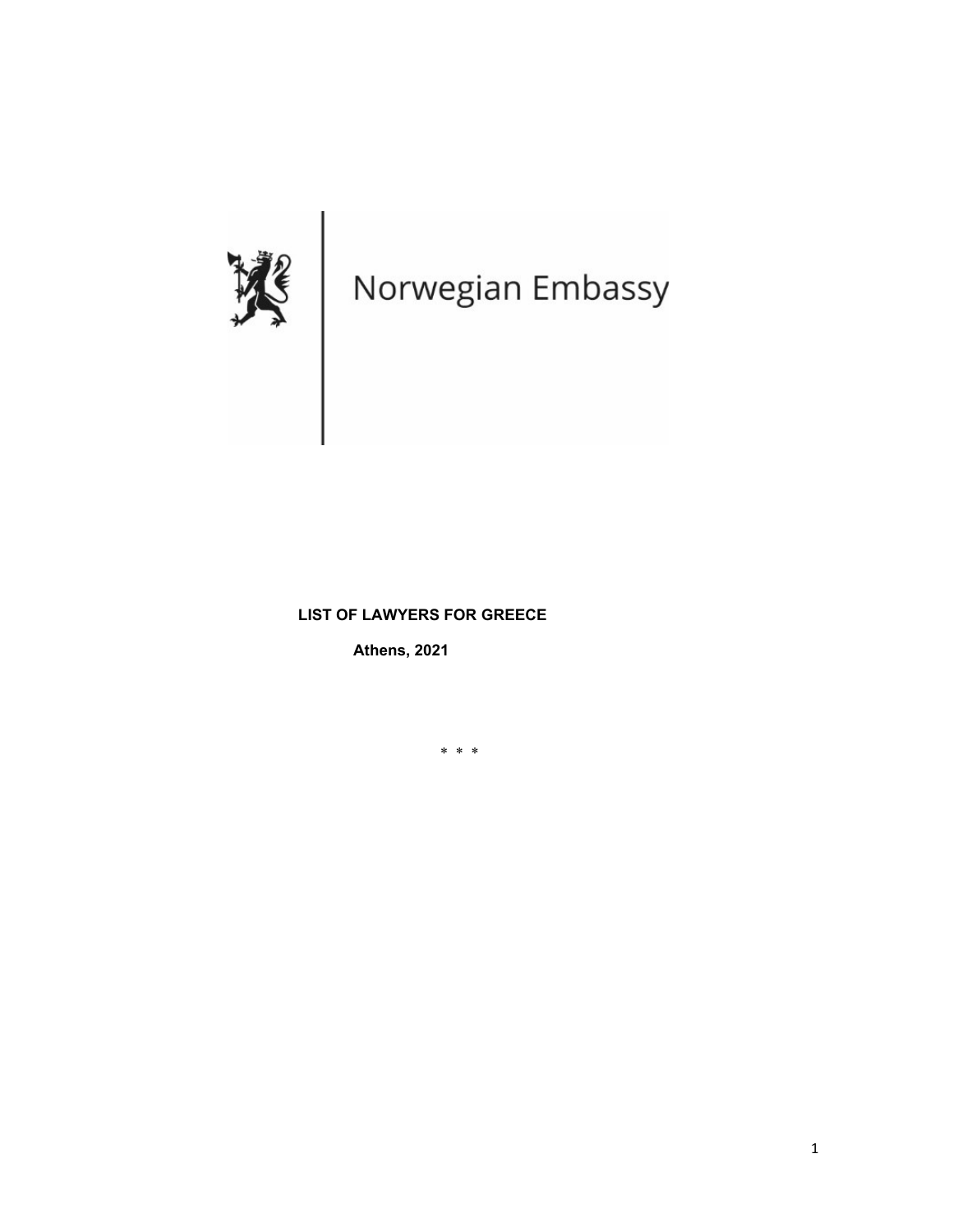# **Contents**

|  | GALEADI, Nataly (Partner) 3              |
|--|------------------------------------------|
|  | IOANNIS TH IRIOTIS LAW FIRM  3           |
|  | KARAGEORGIOU, Stavros J. & Associates  3 |
|  |                                          |
|  | KIPRIOTIS, Nikolaos & Associates 4       |
|  | KOSTANTOUDAKIS Ioannis 4                 |
|  | KOUKOUVINOU, Eleni (Lawyer)  4           |
|  |                                          |
|  | PAPAGEORGIOU, Georgios A.  4             |
|  | SARAKIS, Pavlos K Law Firm  4            |
|  | SOTIROPOULOS, GEORGE LAW OFFICE 4        |
|  | VLAZAKIS G. & Partners Law Offices  4    |
|  |                                          |
|  |                                          |
|  |                                          |
|  |                                          |
|  |                                          |
|  |                                          |
|  | FOUNTOULAKI-MANOUSOGIANNAKI, Antonia 5   |
|  |                                          |
|  |                                          |
|  |                                          |
|  | KOSTANTOUDAKIS, Mr. Ioannis  5           |
|  |                                          |
|  | PAPADOSIFOU, Mrs. Christiana 6           |
|  |                                          |
|  |                                          |
|  |                                          |
|  |                                          |
|  |                                          |
|  | KOSTOGLOU, Mr. Michail 6                 |
|  | Kostoglou, Mr. Michail cont 6            |
|  |                                          |

| APOSTOLOPOULOS, Mr. Konstantinos7         |  |  |
|-------------------------------------------|--|--|
|                                           |  |  |
|                                           |  |  |
|                                           |  |  |
|                                           |  |  |
|                                           |  |  |
| ATHANASIOS KIKIS & PARTNERS LAW OFFICE. 7 |  |  |
|                                           |  |  |
| KONSTANTINIDIS & ASSOCIATES 8             |  |  |
|                                           |  |  |
|                                           |  |  |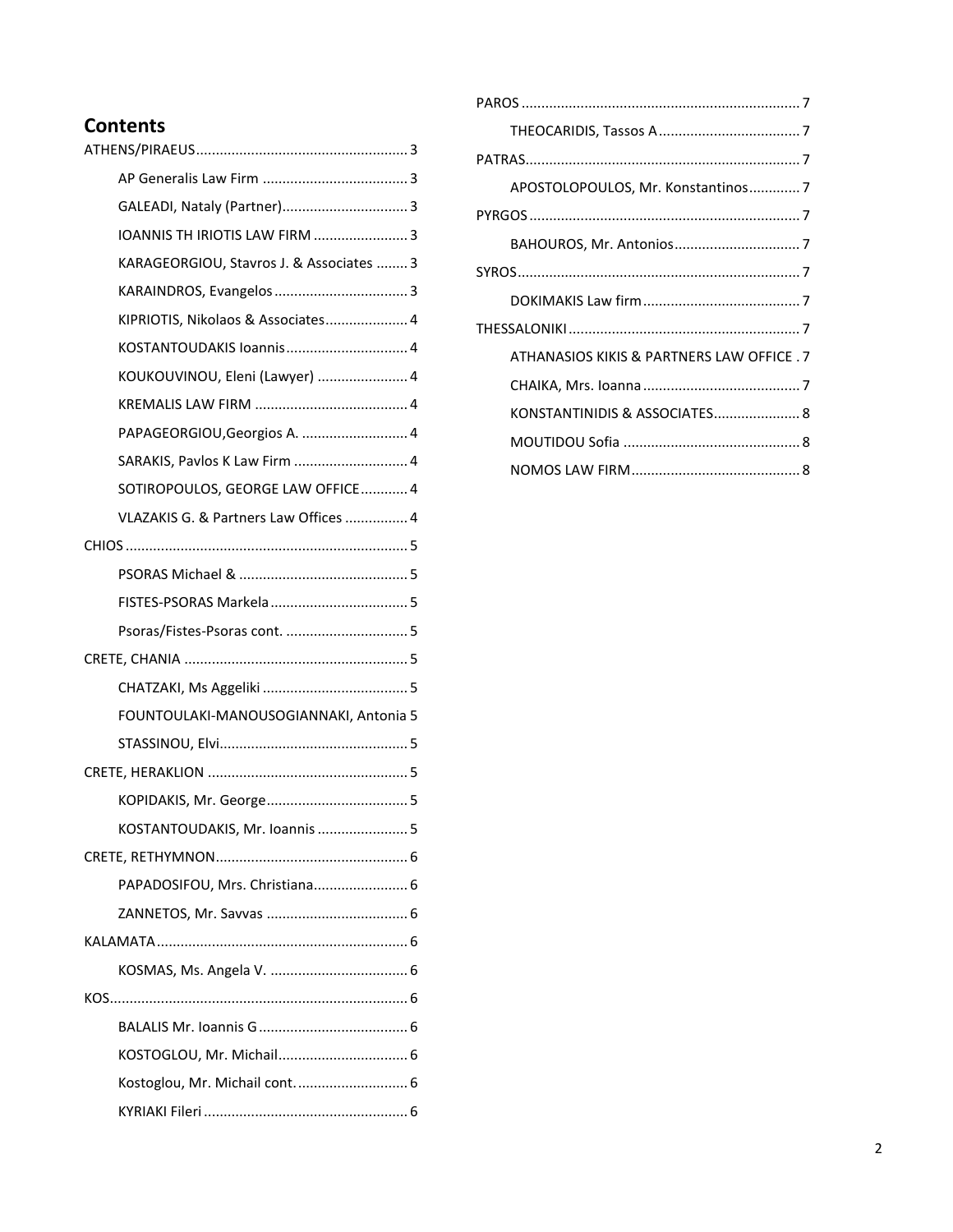The Embassy can provide a list of lawyers in Athens and other places in Greece. All the lawyers listed below speak English. The Embassy cannot assume responsibility for their professional ability or integrity and the Embassy is not familiar with their fee. The Embassy does not accept any liability if you choose to engage one of these lawyers to provide legal services. The attorneys are listed alphabetically, by town, and the order in which they appear has no other significance.

For further listing of lawyers in Greece:<https://www.hg.org/attorneys/greece.html>

# <span id="page-2-0"></span>**ATHENS/PIRAEUS**

### <span id="page-2-1"></span>AP Generalis Law Firm

#### 11 attorneys

Staff speak English, German, Russian and Greek. Affiliated to Bar Association of Athens and Berlin. Provides legal assistance to Greek and foreign companies. Real estate, investments in hotel and commercial units, company formation, merger and acquisitions, labour law, renewable energy, tax and inheritance law, litigation.

Chr. Lada street 1, 10561 Athens Telephone: +30 210 3239800 Fax: +30 210 3239801 E-mail: [mail@apgp.eu](mailto:mail@apgp.eu) Web: www.apgp.eu

### <span id="page-2-2"></span>GALEADI, Nataly (Partner)

Born 1974. Université Paris 1 - Pantheon-Sorbonne. Degree 1996. Practicing attorney since 1998. 3 partners,

3 associate attorneys and 3 paralegals. Staff speak English, French, German, Italian, Spanish Affiliated to Athens Bar Association Specializes in: Criminal, banking & securities, tax law Cannot provide legal aid Can offer a Pro Bono service Cover whole of Greece Do not have international offices

**Address**: 5, Leventi Street, 106 73 Athens Telephone: +30 210 361 2305-09 Fax: +30 210 361 2308 Mobile: +30 694 422 7752 E-mail: [natgaleadi@gmail.com /](mailto:natgaleadi@gmail.com%20/)  [ngaleadi@gkglaw.gr](mailto:ngaleadi@gkglaw.gr)

### <span id="page-2-3"></span>IOANNIS TH IRIOTIS LAW FIRM

**Ioannis Th. Iriotis:** Law school of the Aristotle University of Thessaloniki, 1980, Vice-President of the Hellenic Criminal Bar association

**Contact person: Niki D. Zianika**, Attorney at Law, Member of Defence Extradition Lawyers' Forum.

Speaks English, German

Specializes in: Criminal law, white collar crime, maritime crime and casualities, fraud, money laundering, tax and customs, extratition, cross borger investigations

#### **Addresses:**

**Piraeus Office**: 42-44 Iroon Polytechniou Ave, 185 35 Piraeus **Athens Office:** 42, Patriarchou Ioakeim str 10674 Athens Telephone: +30 210 720 9922-3/210 721 0188 Fax: +30 210 721 0189 Mobile: +30 694 583 8451 E-mail: [n.zianika@gmail.com](mailto:n.zianika@gmail.com) Web: [www.iriotislaw.gr](http://www.iriotislaw.gr/)

### <span id="page-2-4"></span>KARAGEORGIOU, Stavros J. & Associates

Born in 1961. Athens University LL.B, 1985, New York University, LL.M, 1986, University of London PhD, 1990. Specializes in: Civil law, business and commercial, IT/data protection/cyber security, energy, constructions & real estate, litigation

**Address**: Vas. Sofias 35, 106 75 Athens Telephone: +30 210 722 1021 Fax: +30 210 721 3981 E-mail: [stkar@otenet.gr](mailto:stkar@otenet.gr) Web: [www.kalaw.ggr](http://www.kalaw.ggr/)

### <span id="page-2-5"></span>KARAINDROS, Evangelos

Lawyer Supreme Court Greece Born in Canada. Master of Laws in International and Commercial Law (LLM), University of Buckingham, England, United Kingdom.

**Address:** 15 Kleisthenous street, 4th floor, office 5 105 52 Athens Telephone: 24/7 (+30) 210 802 6039 E-mail: law@karaindroslaw.com Web: [www.karaindroslaw.com](http://www.karaindroslaw.com/)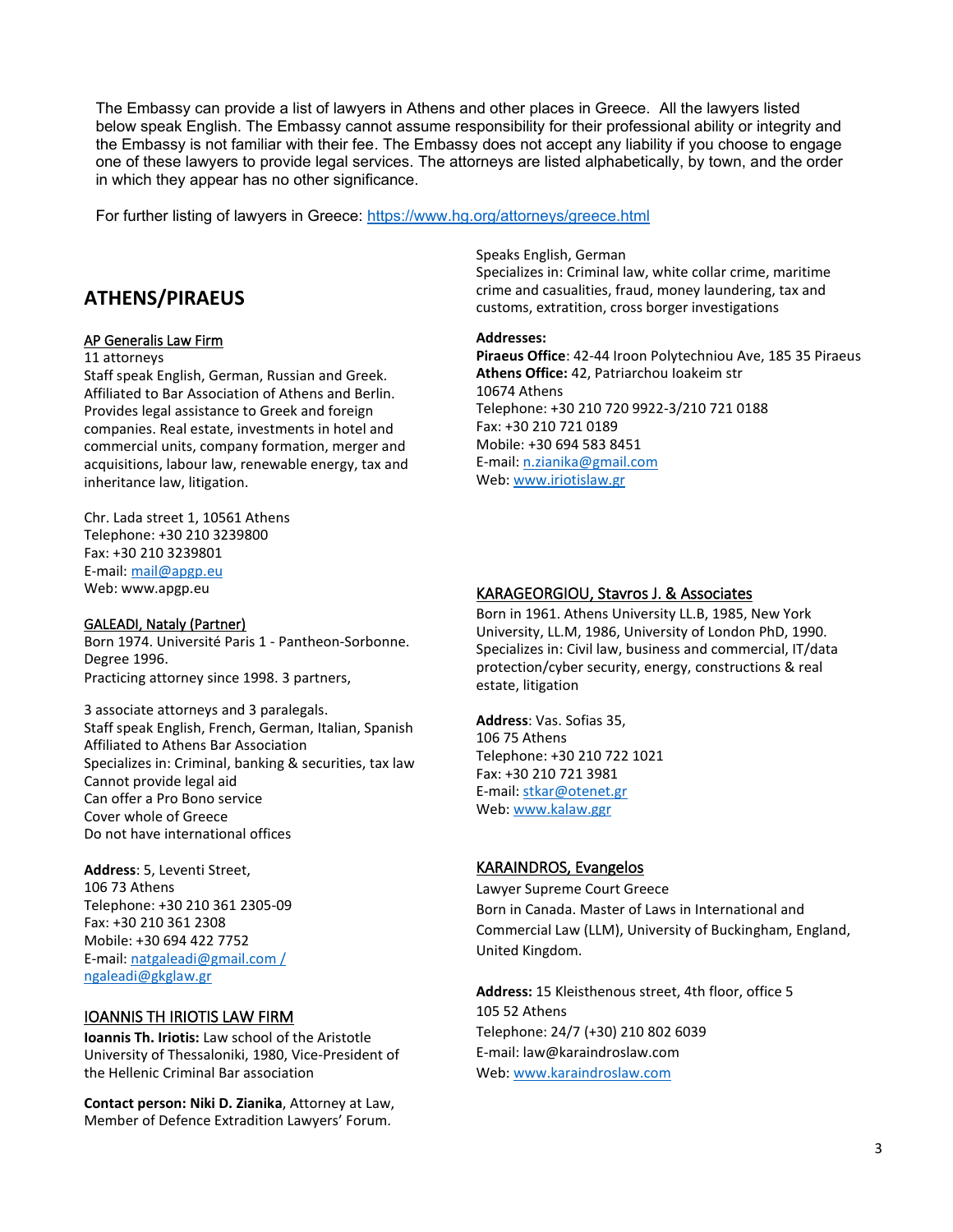#### <span id="page-3-0"></span>KIPRIOTIS, Nikolaos & Associates

Lawyer Supreme Court Greece. Member of the Athens Bar Association. Law school of the National and Kapodistrian University of Athens, 1983. Practicing attorney in Athens since 1985.

Specializes in: Civil Law, Criminal Law, Inheritance & Tax Law, Real Estate and Property management, Family Law (marriages/ divorces/ child custody), Auto/ Accidents. Members of the staff speak English, Norwegian, Swedish and Danish.

Har vært praktiserende advokat siden 1985. Spesialisert innen: kriminallovgivning, arv - og skattelovgivning, eiendomsspørsmål kjøp/ salg/ utleie, familielovgivning: ekteskap/ skilsmisse/ barnefordeling, ulykker. Firmaet har også kompetanse på saker i henhold til den norske utlendingsloven: familiegjenforening og asylsaker.

I tillegg til engelsk, snakker medlemmer av staben norsk og behersker svensk og dansk.

**Address:** 3 Santaroza , 10564 Athens Telephone : + 30 210 3311221 Mobile : +30 6977419851 Ε- mail : [kypriotisni@gmail.com](mailto:kypriotisni@gmail.com)

### <span id="page-3-1"></span>KOSTANTOUDAKIS Ioannis

(HQ in Heraklion) Specializing in: Civil, Criminal, Property, Family, , Traffic Accidents and Employment law They cannot provide legal aid in criminal cases They cannot offer a Pro Bono service

**Address**: 36, Voukourestiou Street, Kolonaki 106 73 Athens Telephone: +30 210 362 1101/ 210 361 6315 Fax: +30 210 36 2140 E-mail: [info@kostantoudakis.gr](mailto:info@kostantoudakis.gr) Web: [www.kostantoudakis.gr](http://www.kostantoudakis.gr/)

### <span id="page-3-2"></span>KOUKOUVINOU, Eleni (Lawyer)

Born in 1982. Athens University Law Degree. Practicing attorney since 2014. Specializes in: Criminal law, civil law, inheritance, accidents, medical malpractice and property law.

**Address**: Vaindiriou 5, Nea Ionia, 142 31 Athens Telephone: +30 275180 Mobile: +30 693 693 3792 E-mail: elenacouc@gmail.com

#### <span id="page-3-3"></span>KREMALIS LAW FIRM

**Address**: Kyrillou Loukareos street 35 114 75 Athens Telephone: +30 210 643 1387 Fax: +30 210 646 0313 E-mail: [kkremalis@kremalis.gr](mailto:kkremalis@kremalis.gr) Web: [www.kremalis.gr](http://www.kremalis.gr/)

#### <span id="page-3-4"></span>PAPAGEORGIOU,Georgios A.

Born in 1979. Athens University Law Degree, 2002. Postgraduate studies (DEA) at the University of Strasbourg, 2004. Practicing attorney since 2005. Specializes in: civil and commercial law, administrative and criminal law matters.

**Address**: Voukourestiou 38 106 73 Athens Telephone: +30 210 360 2910 Fax: +30 210 360 2910 Mobile: +30 694 764 1556 E-mail: [gp\\_law@otenet.gr](mailto:gp_law@otenet.gr) Web: [www.papageorgioulaw.eu](http://www.papageorgioulaw.eu/)

#### <span id="page-3-5"></span>SARAKIS, Pavlos K Law Firm

Born 1969. Athens University Law Degree, 1992. Postgraduate studies at the University of Rome. Practicing attorney since 1994. Specializes in: Criminal, civil, banking, commercial, administrative, inheritance, European and int'l law, immigration, torts, property, sports law and agreements

**Address**: Patission 20-22 106 77 Athens Telephone: +30 210 384 1400/210 382 7900 Fax: +30 210-330 6937 Mobile: +30 693 242 0640 E-mail: [sarakis@sarakis.gr](mailto:sarakis@sarakis.gr) Web: [www.sarakis.eu](http://www.sarakis.eu/)

### <span id="page-3-6"></span>SOTIROPOULOS, GEORGE LAW OFFICE

Specializes in: Foreign Investments, Estates, Contracts, Family law, commercial/business law, coroprations, Civil Law, Criminal Law, Auto Accidents

**Address:** Athens, Tsamadou 39 str., 10683 Telephone: +30 2103633765 Mobile: +30 6974303685 Email: sotiropoulos.e.g@seglawoffice.gr Website[: www.seglawoffice.gr](http://www.seglawoffice.gr/)

### <span id="page-3-7"></span>VLAZAKIS G. & Partners Law Offices

LL.B. University of Athens (E.K.P.A., GR) 2005, LL.M. University of Manchester (U.K.) 2006, Ph.D. (res.) University of Oslo (NO) 2009. Admitted to: the Supreme/High Court of Greece Specializes in: civil law, business law, commercial law,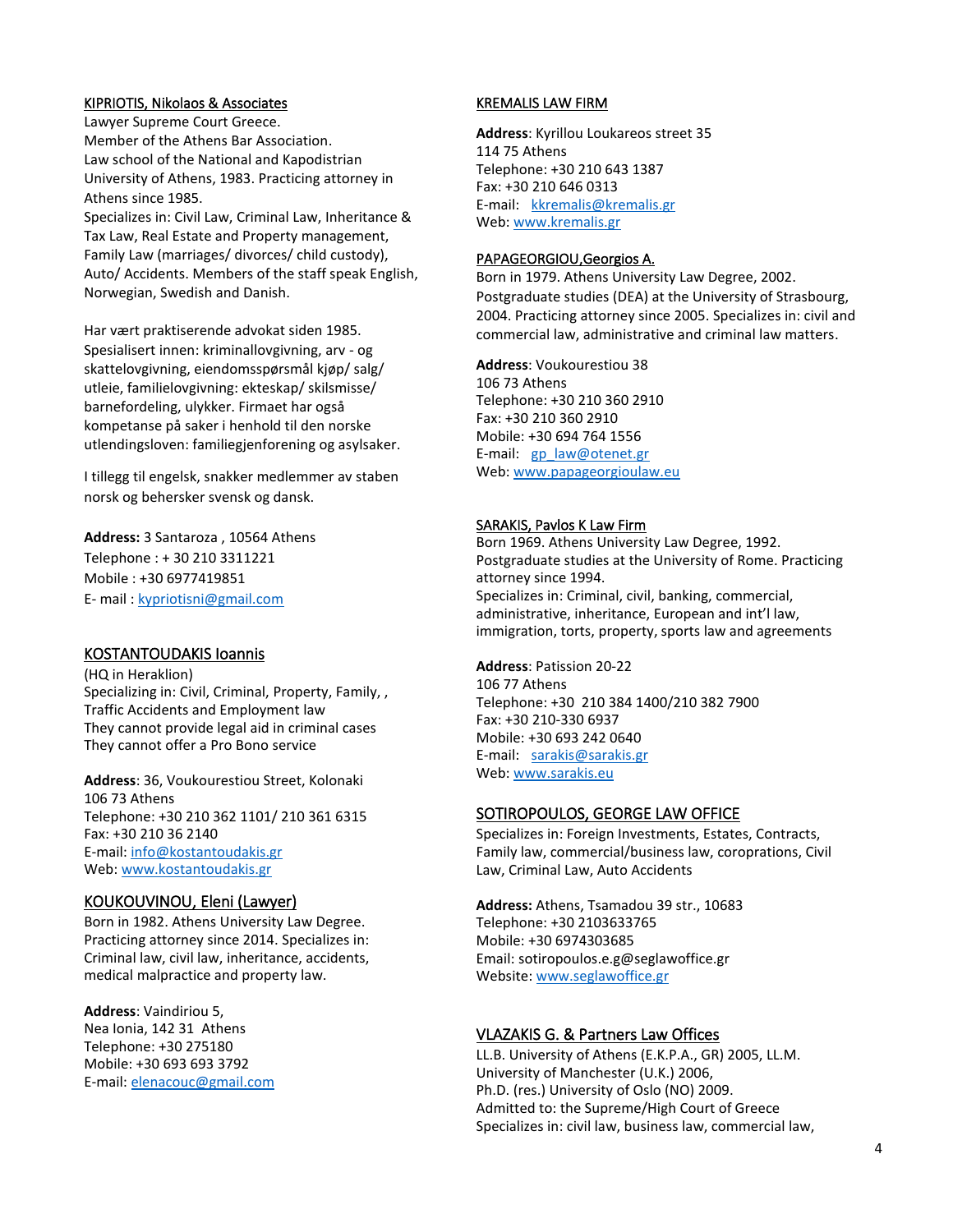contracts, corporations, estates, taxes, certified translator & court reporter

**Address:** 235 E. Venizelou Ave., 175 63 Paleo Faliro, Athens Tel. # office: (+30) 210 9825 999 Mobile: (+30) 6984 111 484 E-mail: vlo.lawoffice@gmail.com

# <span id="page-4-0"></span>**CHIOS**

### <span id="page-4-2"></span><span id="page-4-1"></span>PSORAS Michael & FISTES-PSORAS Markela

Univ of Thessaloniki Law Degrees, 1987 & 1991. Practicing attorneys since 1989 & 1993. One associate attorney. Specializes in: Civil and criminal law

### <span id="page-4-3"></span>Psoras/Fistes-Psoras cont.

**Address**: Alex. Pachnou 3, 821 00 Chios Telephone: +30 227 102 1641 Fax: +30 227 104 2497 Mobile: +30 693 254 3319 E-mail: [psorasm@hol.gr](mailto:psorasm@hol.gr)

# <span id="page-4-4"></span>**CRETE, CHANIA**

**Chania Bar Association**: Telephone: +30 282 105 2171 E-mail: [dschania@dsch.gr](mailto:dschania@dsch.gr) Web: [www.dschania.org](http://www.dschania.org/)

### <span id="page-4-5"></span>CHATZAKI, Ms Aggeliki

Specializes in: Civil, Criminal, Property, and Family Law Can provide legal aid Would consider offering Pro Bono service Staff speak English, Spanish, German Cover all regions in Greece

**Address**: 43-35 K. Manou Street, 73 134 Chania Telephone/Fax: +30 282 104 3800 Mobile: +30 697 411 3864 E-mail: [ahatzak@freemail.gr](mailto:ahatzak@freemail.gr)

### <span id="page-4-6"></span>FOUNTOULAKI-MANOUSOGIANNAKI, Antonia

Specializes in: Civil, Criminal, Commercial and Maritime law, financing and banking law

**Address:** 52, Sfakion Street, 73134 Chania Telephone: +30 82 100 72014 Fax: +30 282 109 1895 Mobile: +30 697 332 6673 E-mail: [nina\\_f@otenet.gr](mailto:nina_f@otenet.gr)

### <span id="page-4-7"></span>STASSINOU, Elvi - PhD

Born 1974, Greece. Komotini University Law' Degree, 1997. Practicing attorney since 1997. Specializes in: Criminal, civil, property law

**Address**: 60, Sfakion Street 73 134 Chania Telephone/fax: +30 282 105 9644 Mobile: +30 693 704 8306 E-mail: [elvistassinou@gmail.com](mailto:elvistassinou@gmail.com) Web: [www.crete-property-purchase-law.eu](http://www.crete-property-purchase-law.eu/)

# <span id="page-4-8"></span>**CRETE, HERAKLION**

**Heraklion Bar Association:** Telephone: +30 281 028 6386 E-mail: [dikigorher@yahoo.gr](mailto:dikigorher@yahoo.gr) Web: [www.dsh.gr](http://www.dsh.gr/)

### <span id="page-4-9"></span>KOPIDAKIS, Mr. George

Specializes in: Civil, Administrative, Property, Car accidents and Criminal law Cannot provide legal aid. Can offer a Pro Bono service Cover all regions in Greece

Address: 29, Eleftherias Square, Megaro Dore, 71 201 Heraklion Telephone/Fax: +30 281 028 6393 Mobile: +30 693 243 0039 E-mail: [kopidakislawyer@gmail.com](mailto:kopidakislawyer@gmail.com)

### <span id="page-4-10"></span>KOSTANTOUDAKIS, Mr. Ioannis

(Also offices in Athens) Specializing in: Civil, Criminal, Property, Family, Contract, Car Accidents and Employment law They cover all regions in Crete The y cannot provide legal aid in criminal cases They cannot offer a Pro Bono service

**Address**: 33, Chandakos Street 71 202 Heraklion Telephone: +30 281 022 0282 Fax: +30 281 022 0382 Mobile: +30 694 649 9586 E-mail: [info@kostantoudakis.gr](mailto:info@kostantoudakis.gr) Web: [www.kostantoudakis.gr](http://www.kostantoudakis.gr/)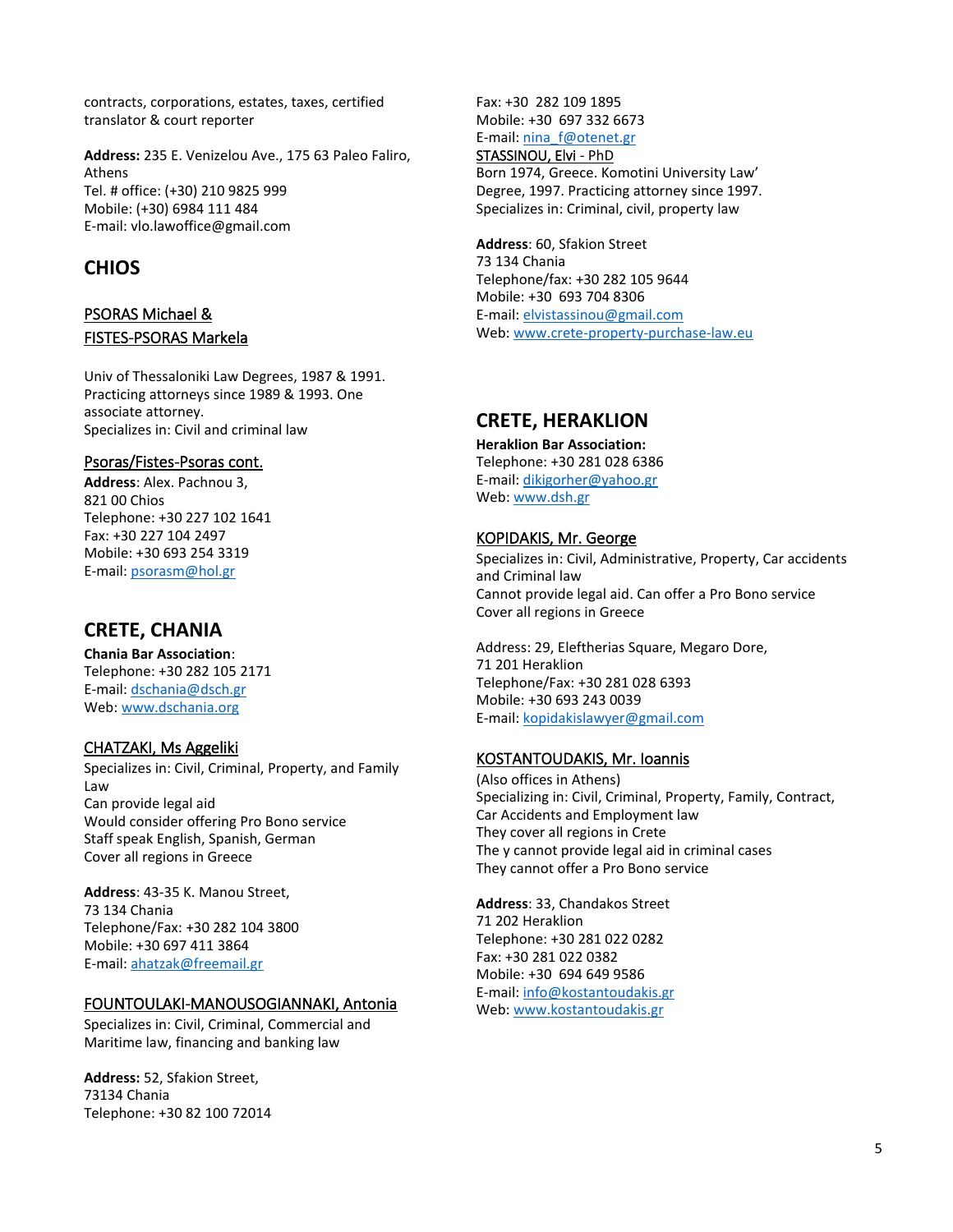# <span id="page-5-0"></span>**CRETE, RETHYMNON**

**Rethymno Bar Assocation**: Telephone: +30 283 102 2409 E-mail: [info@rsreth.gr](mailto:info@rsreth.gr) Web: [www.dsreth.gr](http://www.dsreth.gr/)

### <span id="page-5-1"></span>PAPADOSIFOU, Mrs. Christiana

Specializes in Criminal and property law, car accidents, family law Cannot provide legal aid Cannot offer Pro Bono Servicec Cover all regions in Greece

**Address**: 19, Prevelaki str, 74132 Rethymnon Telephone: +30 283 105 2420 Fax: +30 283 105 2479 Mobile: +30 97 487 5067

### <span id="page-5-2"></span>ZANNETOS, Mr. Savvas

Born in 1965. Athens University Law Degree, 1992. Practicing attorney since 1994. Specializes in: Criminal, civil, real estate, inheritance law, Property and Transportation law They cannot provide legal aid They can offer Pro Bono service The staff speak English, Russian, French They cover all regions in Greece

**Adress**: Igoumenou Gavriil 103-105, 74 100 Rethymnon Telephone: +30 283 102 6258 Fax: +30 283 105 2263 Mobile: +30 693 213 4620 E-mail: [zannetos@otenet.gr](mailto:zannetos@otenet.gr) Web: [www.creteattorney.com](http://www.creteattorney.com/) [www.creteattorney.eu](http://www.creteattorney.eu/)

# <span id="page-5-3"></span>**KALAMATA**

### <span id="page-5-4"></span>KOSMAS, Ms. Angela V.

Born 1975. Athens University Law Degree, 2000. Practicing attorney since 2002. Specializes in: Civil, penal, family, constitutional-human rights, real estate law.

**Address**: Psaron 36 242 00 Kalamata Telephone: +30 272 109 6820 Fax: +30 272 202 6203 Mobile: +30 697 433 7431 E-mail: [aggkosma@yahoo.gr](mailto:aggkosma@yahoo.gr)

# <span id="page-5-5"></span>**KOS**

### <span id="page-5-6"></span>BALALIS Mr. Ioannis G

Lawyer and Law Office Specializes in: Criminal law, accidents, property law and family law

**Address**: Argyrokastrou Street 85 300 Kos Telephone: +30 224 202 3617 Mobile: +30 697 304 5240 Email: [ibalalis@hotmail.com](mailto:ibalalis@hotmail.com)

### <span id="page-5-7"></span>KOSTOGLOU, Mr. Michail

Born in 1958, Kapodistrian University of Athens, degree 1983, University of Berlin 1989 Specializes in: General law (Family law, Child custody, Parental Child Abduction, Child Protection, Marriage/Divorce, Ciil and Criminal law, Estates, Taxes, Auto/Accidents Cannot provide legal aid Cannot offer Pro Bono service

### <span id="page-5-8"></span>Kostoglou, Mr. Michail cont.

**Address**: 2, Ippokrates street 85 300 Kos Telephone/Fax: +30 224 202 1175 Mobile: +30 694 555 6670 E-mail: [kostogloumilawyer@yahoo.gr,](mailto:kostogloumilawyer@yahoo.gr) [satmks@yahoo.gr](mailto:satmks@yahoo.gr)

# <span id="page-5-9"></span>KYRIAKI Fileri

Specializes in: Travel, Criminal, Commercial, Property, Family, International Law (UNHCR), EU and Bank law Offers Pro Bono service (legal consultancy in legal cases of gender based violence, in the field of international protection for asylum seekers, and animal protection regarding the current legal framework in Greece **KYRIAKI Fileri Cont.**

Available also during week-ends in case of emergency

**Address**: 6, Mitropoliti Zacharia B' Street 85 300 Kos Telephone: +30 224 202 5570 Mobile: +30 698 943 6949 E-mail: [korinafil@outlook.com](mailto:korinafil@outlook.com)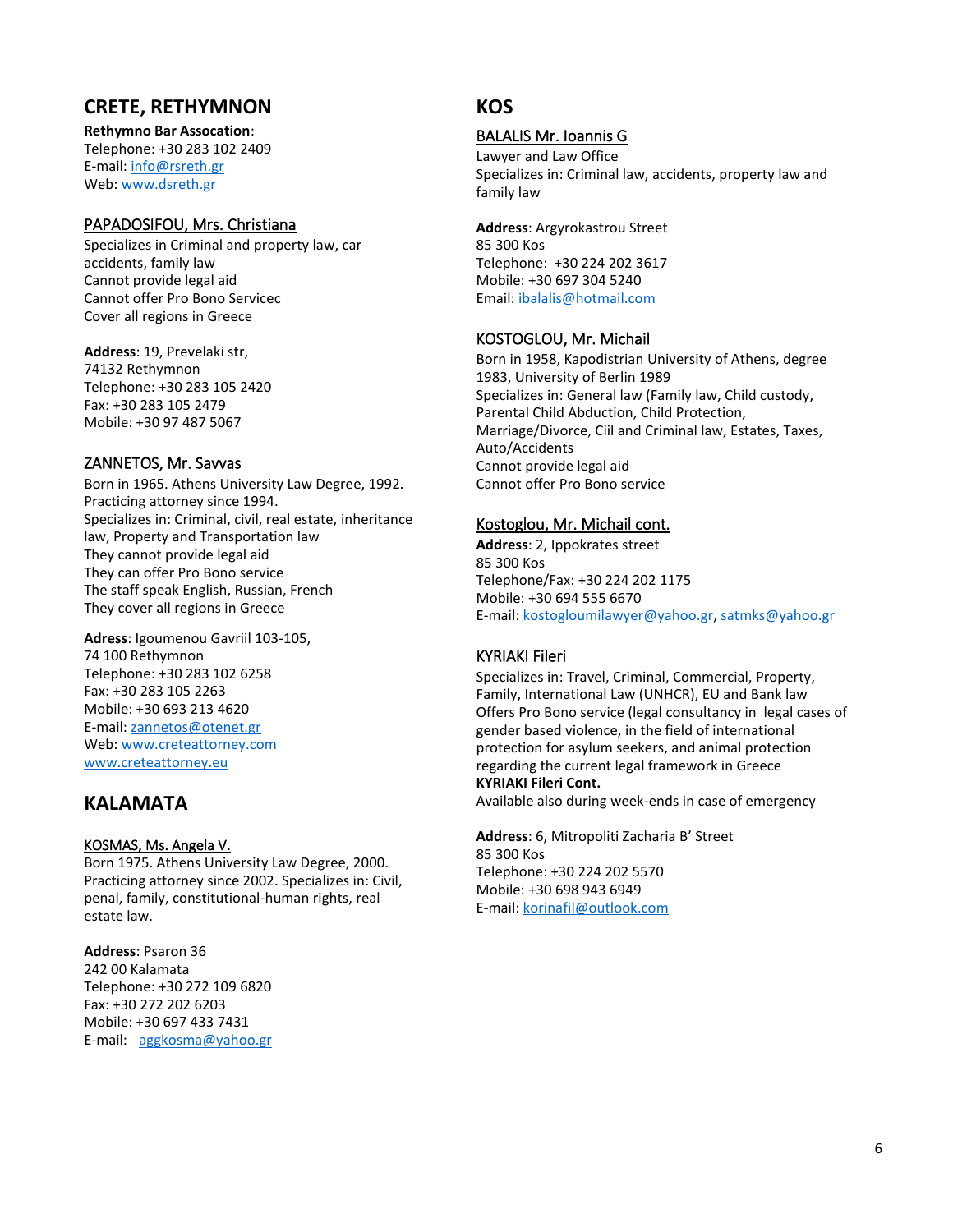# <span id="page-6-0"></span>**PAROS**

### <span id="page-6-1"></span>THEOCARIDIS, Tassos A**.**

Born 1958, Law School, Athens University Degree, 1981. Practicing attorney in Athens since 1985, in Paros since 1988. Specializes in: Real estate, Propertey law, Leasing, compensation

**Address**: 1, Marinopoulou st. 844-00 Paros. Telephone: +30 228 402 3800 Mobile: +30 694 523 4070 E-mail: [info@thelaw.gr](mailto:info@thelaw.gr) Web: [www.thelaw.gr](http://www.thelaw.gr/)

# <span id="page-6-2"></span>**PATRAS**

### <span id="page-6-3"></span>APOSTOLOPOULOS, Mr. Konstantinos

Born 1969. Athens University Law Degree, 1997. Practicing attorney since 1999. Specializes in: General practice

**Address**: Pantanasis 29, 262 21 Patra Telephone: +30 261 062 5725 Fax: +30 261 045 4140 Mobile: +30 694 799 8299 E-mail: [konapostolopoulos@yahoo.gr](mailto:konapostolopoulos@yahoo.gr) Website[: www.patraslaw.gr](http://www.patraslaw.gr/)

# <span id="page-6-4"></span>**PYRGOS**

### <span id="page-6-5"></span>BAHOUROS, Mr. Antonios

Staff speak: English and Italian. Affiliated to Ileia Bar Association Specializes in: criminal, civil administrative law

**Address**: Manolopoulou 5 27100 Pyrgos Telephone: +30 262 102 2522 Fax: +30 262 103 2123 Mobile: +30 693 702 9757 Email: [abalaw@gmail.com](mailto:abalaw@gmail.com)

# <span id="page-6-6"></span>**SYROS**

### <span id="page-6-7"></span>DOKIMAKIS Law firm

Dokumakis Constantinos, born 1975, Greece Athens University Law Decree, 2003. Practicing attorney since 2004 Staff speak English, French Affiliated to Syros Bar Association Specializes in: General practice

**Address**: Emm. Roidi 13 841 00 Syros Telephone: +30 228 108 9200 Fax: +30 228 108 1000 Mobile: +30 697 205 8508 E-mail: [info@dokimakis.com](mailto:info@dokimakis.com) [cdokimos@yahoo.com](mailto:cdokimos@yahoo.com) Web: [www.dokimakis.com](http://www.dokimakis.com/)

# <span id="page-6-8"></span>**THESSALONIKI**

**Thessaloniki Bar Association** Telephone: +30 315 43 451

### <span id="page-6-9"></span>**ATHANASIOS KIKIS & PARTNERS LAW OFFICE**

Athanasios Kikis Staff speak English, German, Russian, Italian a.o. Can provide services in all regions in Greece Specializes in: Civil law, corporate and business law, criminal law, bankruptcy law and legal prcedures.

**Address**: 25is Martiou, Efkarpia, 56 429 Thessaloniki Telephone: +30 231 055 4154 Telefax: +30 231 055 4150 Mobile: +30 697 250 7304 E-mail: [atkikis@hotmail.com](mailto:atkikis@hotmail.com) [/ info@kikislaw.gr](mailto:info@kikislaw.gr) Web: [www.kikislaw.gr](http://www.kikislaw.gr/)

# <span id="page-6-10"></span>CHAIKA, Mrs. Ioanna

Practiced in Thessaloniki since 2008 Prev worked for EU Commission in Brussels, Inst of Insolvency, Cologne, Int. Helleneic University as academic associate. Staff speaks English, Spanish, Italian Affiliated to Thessaloniki Bar Association Specializes in: Commercial, Business, Consumer, Real Estate and Administrative Law, and Alternative Dispute Resolution (Arbitration and amicable settlement) Can provide legal aid Can offer Pro Bono service – depending on the case Cover Thessaloniki and Central Macedonia Do not have international office

**Address**: 16, Tsimiski St, 546 24 Thessaloniki Telephone: +30 230 022 7095 Mobile: +30 693 836 9852 E-mail: [ioanna.chaika@gmail.com](mailto:ioanna.chaika@gmail.com)